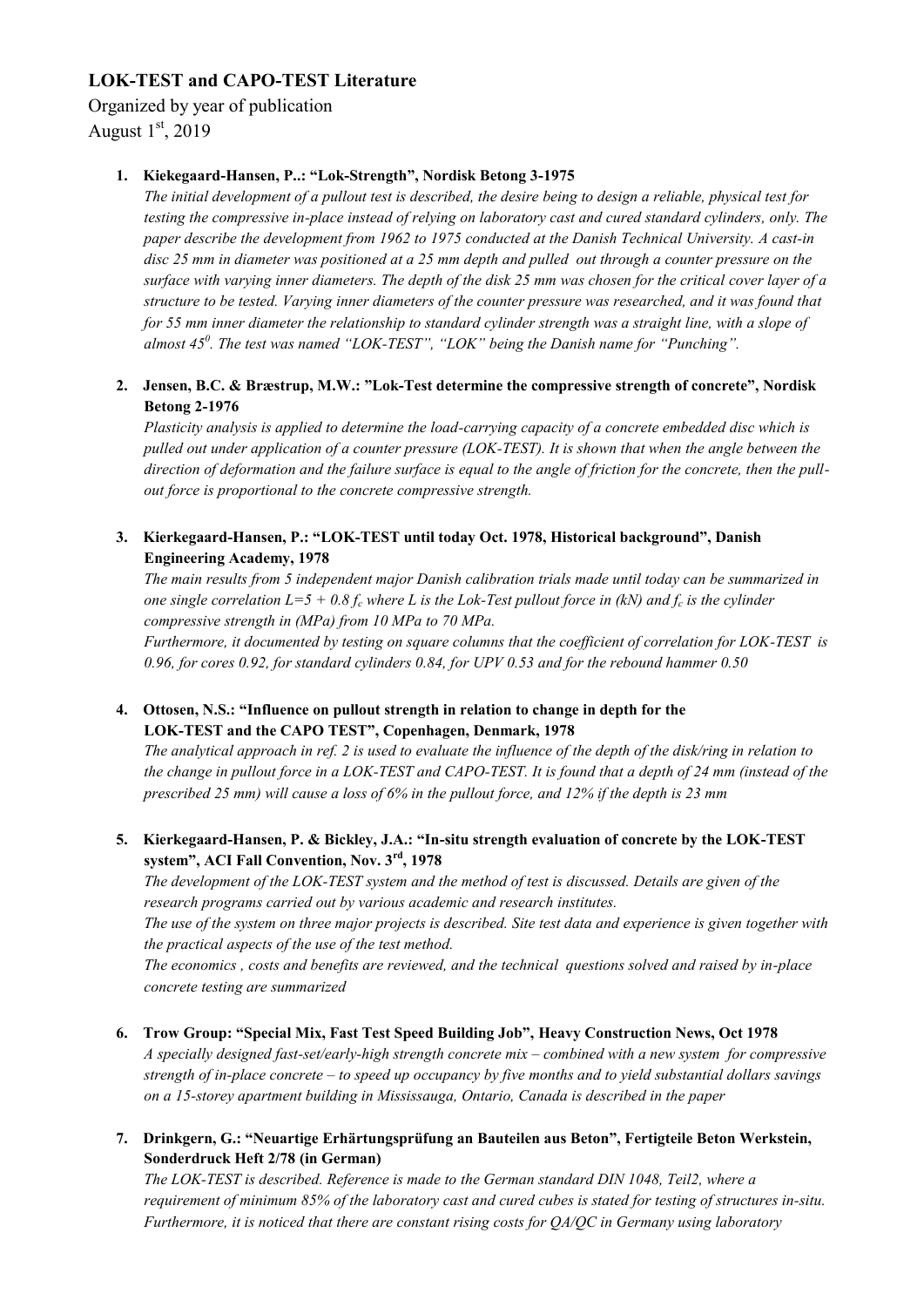*specimens, including the cube inflation experienced, "Würfelinflation", could be reduced by testing the structure itself with LOK-TEST.* 

#### **8. Bickley, J.A.: "Sample proposal for the use of Lok-Test on a project", University of Liverpool, Dec., 2000**

*A detailed technical proposal for conducting an "accelerated program" for new in-situ cast structures is given, including testing in-place with pullout, concrete costs and savings (reduction in financing costs, earlier rental, owners overhead and credits from contractor)*

#### **9. Petersen, C.G.: "CAPO-TEST", Nordisk Betong, 5-6, 1980**

*The paper outline the development of the CAPO-TEST, (CutAndPullOut test), allowing pullout tests where LOK-TEST has been prepared by casting-in an insert. Initial comparison to LOK-TEST showed identical correlation to cylinder strength in the range from 10 MPa to 70 MPa*

#### **10. Ottosen, N.S.: "Nonlinear Finite Element Analysis of Pull-Out Test", Journal of the Structural Division, ASCE, Vol. 107, No. ST4, April 1981**

*A specific pull-out test used to determine in-situ concrete compressive strength is analyzed. This test consists of a steel disc that is extracted from the structure. The finite element analysis considers cracking as well as the strain hardening and softening in the pre- and post-failure region, respectively. The aim is to attain a clear insight into structural behavior. Special attention is given to the failure mode. Severe cracking occurs and the stress distribution is very inhomogeneous. However, large compressive forces run from the disc in a rather narrow band towards the support and this constitutes the load-carrying mechanism. The failure is caused by the crushing of the concrete in this region, and not be cracking*

#### **11. Bickley, J.A. & Fasullo, S.: "Analysis of pull-out test data from Construction sites", Transportation Research Board, Washington, USA, Jan 1981**

*Test-data from eighteen construction sites, together with relevant calibration/correlation results, are analyzed. The data is further examined in the perspective of a series of tests which attempt to determine the true in-test variation of the pull-out tests. It is shown that the pull-out test used has the same order of in-test variation as standard cylinders. It is therefore possible to measure the in-place strength of concrete and the variation of its strength. From this, the minimum strength of concrete in a pour can be calculated to a high degree of confidence*

#### **12. Krenchel, H.: "LOK-Styrkeprøvning og CAPO-Styrkeprøvning af Betons Trykstyrke", Department of Structural Engineering, Technical University of Denmark, Serie I, No 71, 1982 (in Danish)**

*30 different mixes were tested with LOK-TEST and CAPO-TEST and compared to standard cylinder strength. The pullout testing was conducted centrally placed on the vertical faces of 200 mm cubes compacted and cured identical to the cylinders. The conclusion is that the LOK-TEST correlation is identical to the CAPO-TEST´s and that the previous researched general correlation is confirmed for both the test systems. The average coefficient of variation for cylinders was found to be 3.5%, for the LOK-TEST 7.9% and for the CAPO-TEST 7.8%*

#### **13. Bickley, J.A.: "The Variability of Pullout Tests and In-Place Concrete Strength", Concrete International, April 1982**

*The development of pullout testing is reviewed briefly. Test data from 18 construction sites together with relevant correlation results are analyzed. The data are further examined in the perspective of a series of tests which attempt to determine the true in-test variation of the pullout test. It is shown that the pullout test used has the same order of in-test variation as the standard cylinder. It is, therefore, possible to measure the inplace strength of concrete and the variation of its strength. From this, the minimum strength of concrete in a placement can be calculated by standard statistical methods to a high degree of confidence.* 

#### **14. Hubler, R.L.: "Developer Saves Time, Reduce Interest Costs with New Concrete Testing System", Canadian Building Magazine, Jan. 1982**

*Capitalizing on the cost reductions made possible by using the new LOK-TEST system to determine early concrete strengths, Oxford Development Group Ltd, Toronto, recently chopped a month off the construction of its Toronto Place Phase II office building, saving 600.00 dollars, and was able to advance the occupancy date.*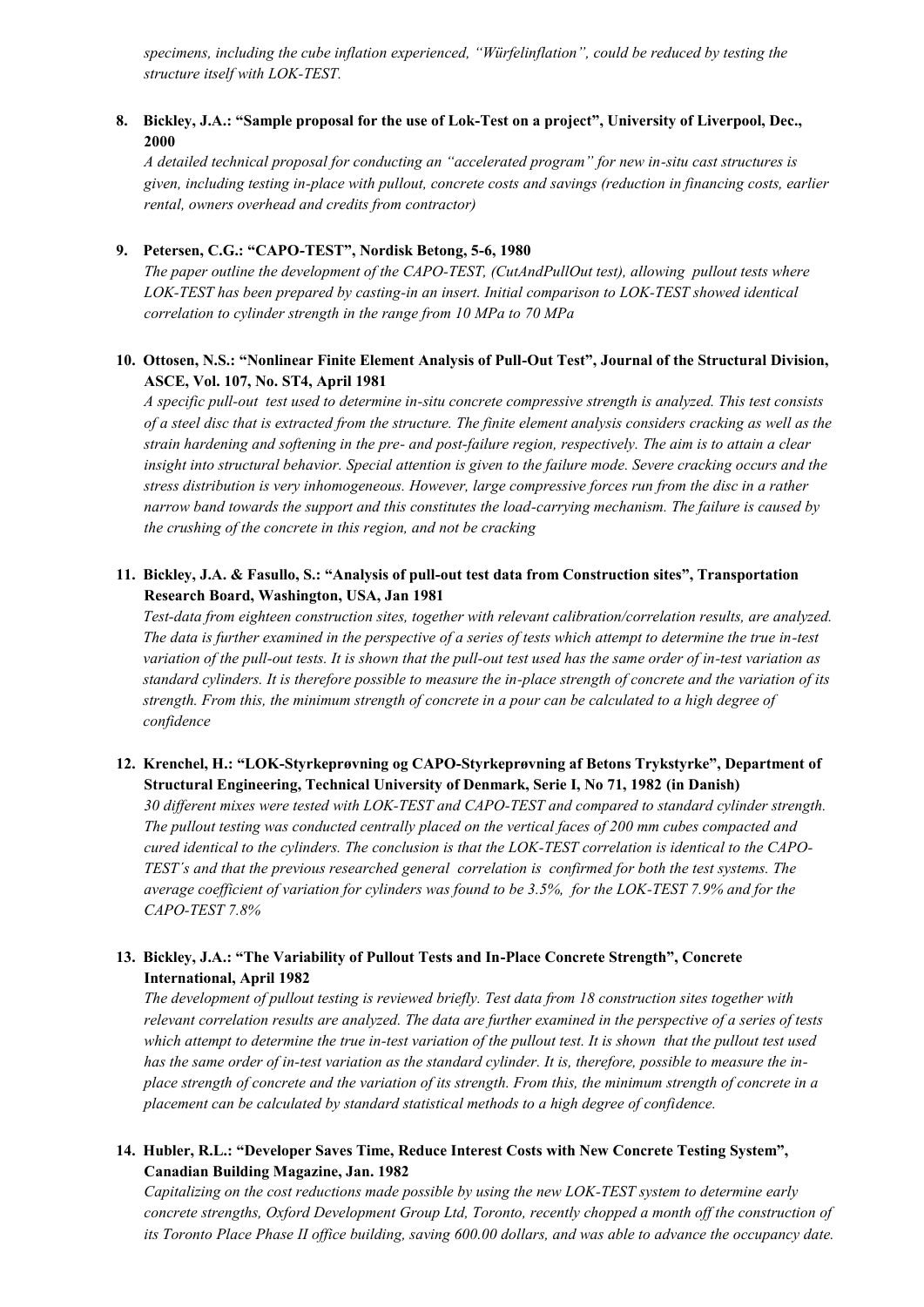# **15. Bickley, J.A.: "The Evaluation and Acceptance of Concrete Quality by In-Place Testing", SP 82-6, ACI** *The standard method of determining the queslity of hardened concrete is the cylinder test. Unless test results fail to meet specified values, and other test procedures are called into play, the standard cylinder test is usually the only quantitative measure of the quality of concrete in a structure. Analysis of test results to ACI 214 enables assessment of this quality to be made.*

*On two large projects in Toronto, horizontal elements were extensively tested by in-place testing for form removal, termination of shoring, and confirmation of specified 28-day strength. Permission to waive standard cylinder testing for these elements was obtained from the City Building Department*

#### **16. Bellander, U.: "Kvalitetskontroll av Betonkonstruktioner", Nordisk Betong 3-4 1983 (in Swedish)**

*The regression between standard cube strength and the LOK-TEST and CAPO-TEST was investigated for different concrete mixes ranging from 5 MPa to 85 MPa cube strength in sets of 75 comparisons. The correlations were investigated for 18 mm and 38 mm maximum aggregate size. No significant difference was found for different aggregate sizes and the LOK-TEST correlation matched the CAPO-TEST´s following the general correlation for cubes*

## **17. Petersen, C.G.: "LOK-test and CAPO-Test development and their applications", Proc. Inst´n Civ. Engrs, Part 1, Vol 76, May 1984**

*Calibration data from 19 major projects in Denmark, Sweden, Norway, the Netherlands, USA and Canada are presented totaling 4774 pullouts and 4202 compression tests (cylinders or cubes). Based on the experience so far, general relationships are recommended for normal concrete with maximum aggregate size not greater than 38 mm. Variations in the pullout tests is shown to be in the same order as for the standard cylinder or the standard cube*

# **18. Krenchel, H. & Petersen, C.G.: In-Situ Pullout Testing with LOK-TEST, Ten Years Experience", Int. Conf. on In-Situ / Non-Destructive Testing of Concrete, Canmet, ACI, Canadian Society for Civil Engineers and National Bureau of Standards, Ottawa, Canada, Oct 2-5, 1984**

*Summary of 3,431 LOK-TEST´s from 86 structures tested for QA/QC together with obtained standard variations and coefficient of variations from each of the projects are presented.* 

*A total of 24 correlations to cylinder and cube strength are illustrated leading to the conclusion that general correlations can be used no matter what concrete parameter is considered (up to 38 mm max aggregate size) except for the use of lightweight aggregates.*

*Variations from lab testing on cylinders, cubes and pullouts are given as well as from testing on-site with pullout (beams and columns, slabs, walls and foundations, shotcrete and dubious structures)*

## **19. Bickley, J.A.: "Trinity Square: Commentary on Concrete", Cement and Concrete Aggregates, ASTM, 1984**

*The building, Trinity Square, is the new head office for Bell Canada in Toronto, Canada. The structural frame was completed late in 1981 and used 53,000 m3 of concrete. The main purpose of the paper is to show inplace testing can be used alone to determine the strength of concrete in a structure eliminating the normal statutory requirement for standard concrete test cylinders*

## **20. Bickley, J.A.: "Cost Effectiveness of In-Situ Testing", CANMET/ACI Intnl. Conference on In-Situ/Non-Destructive Testing of Concrete, Ottawa, Oct 2, 1984**

*This paper illustrates by way of a case study how in-situ testing can be applied to accelerate a construction program and summarizes the cost benefits that result*

# **21. Krenchel, H. & Mossing, P.: "LOK-Styrkeprøvning af Beton, Brudmekanisk Analyse", Department of Structural Engineering, Technical University of Denmark, Serie R, No 198, 1985 (in Danish)**

*The load-displacement curve during a LOK-TEST is analyzed. The cracking starts out with circumferential crack in an open angle of at about 30%, where the linearity is lost, then a band of compression forces are created between the disc and the counter pressure causing parallel micro cracking in this band causing the primary parallel crack pattern in the strut, all the way up on the load-displacement curve until the peak load is reached, followed finally by formation of the secondary crack pattern producing the pullout cone*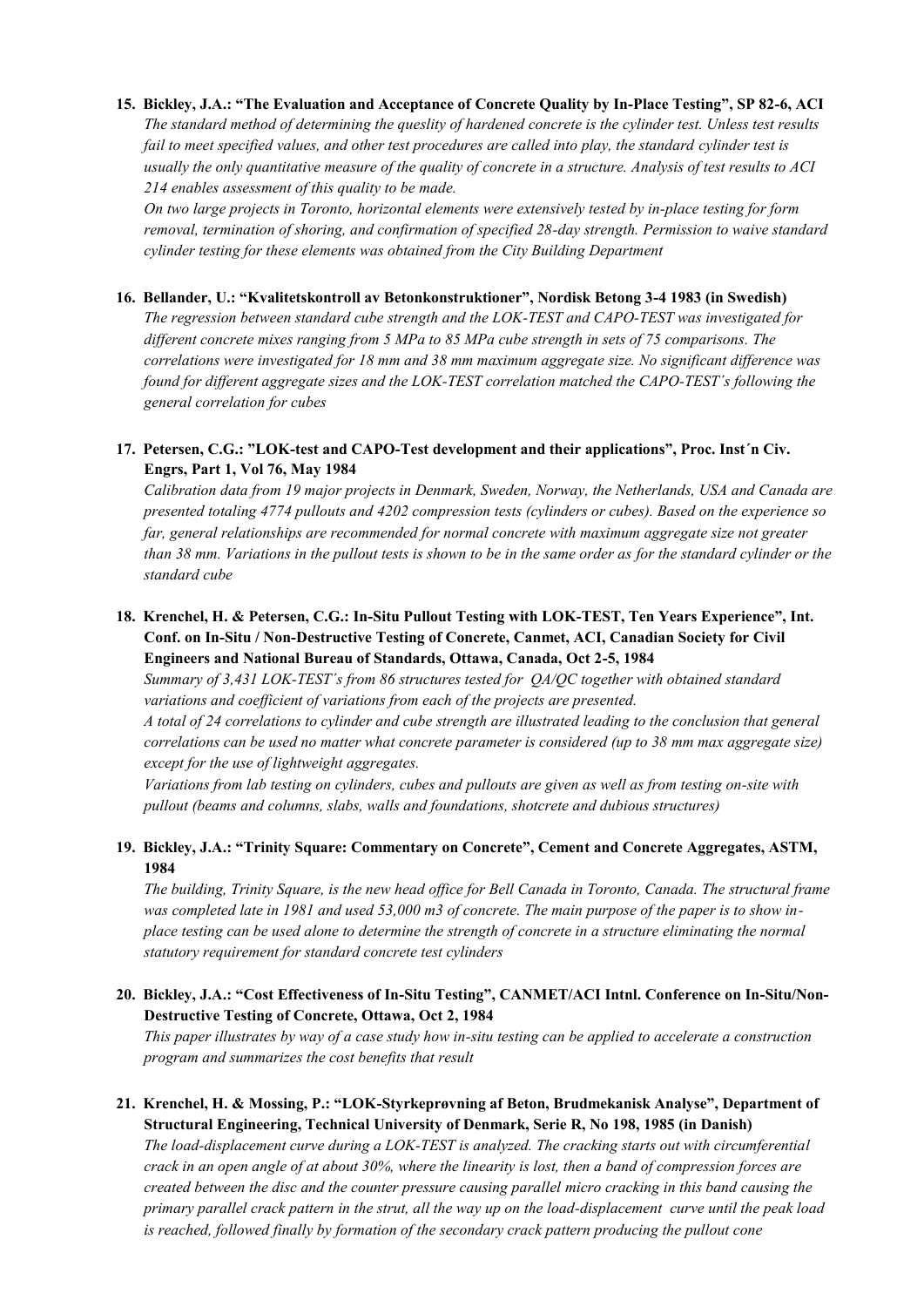#### **22. Krenchel, H. & Shah, S.P.: "Fracture Analysis of the Pull-Out Test", RILEM, Materials and Structures, November-December 1985, No 108**

*Pullout tests are increasingly being used to determine the in-situ strength of concrete. Several studies have shown that a close correlation exists between the maximum pullout load and compression strength of concrete. However, the failure mechanism is yet not understood. Conflicting theories have been forwarded to analyze the pullout.*

*In this study, progressive internal micro cracking was examined during the pullout testing. A commercial available equipment was modified to enable monitoring the pullout load vs. relative displacement relationship. Specimens were loaded and unloaded from predetermined fractions of the ultimate load. Acoustic activity was measured during testing. Unloaded specimens were sectioned and examined for micro cracking. Results indicate a two-stage cracking process. A stable cracking system dominate for loads up to the peak load. A different cracking pattern develops near the peak load and governs the shape of the finally extracted cone.* 

#### **23. Krenchel, H. & Bickley, J.A.: "Pullout Testing of Concrete, Historical Background and Scientific Level Today", Nordic Concrete Research, The Nordic Concrete Federation, Publication No. 6, 1987**

*A survey of the different pullout systems developed for controlling concrete strength is given together with an examination of stress- and strain-distribution inside the concrete at peak load for the Scandinavian pullout testing system.*

*Calibration tests based on 128 compression tests (cylinders 150 mm diameter x 300 mm), 240 LOK-TEST´s and 234 CAPO-TEST´s are shown. Variations as stated in ref.12, for cylinders 3.5%, for LOK-TEST 7.9% and for CAPO-TEST 7.8%*

*The three different stages of internal cracking in the concrete during pull-out loading are illustrated*

## **24. Bickley, J.A.: "Achieving Safety and Economy in High Rise Concrete Structures through the use of In-Place Testing", Third International Conference on Tall Buildings, Chicago, USA, Jan. 1986**

*This paper discusses the use of pullout testing to achieve safety and economy in construction. The test is more suitable as a construction tool than the traditional 28 days cylinder test. Collapses have resulted from unrecognized low in-place strength and this test solves this problem The procedure as per ASTM C 900 is illustrated.*

*The development of specifications and interpretation are discussed, A model specification is presented and suitable interpretation criteria suggested.*

*Because of the possibility of excessive deflection in concrete structures loaded at an early age, creep and curing factors are reviewed. The stress-strength ratio is seen to be critical.*

*The benefits of accelerating construction schedules are reviewed and illustrated by an example showing the financial savings which can be achieved*

## **25. Jensen, J.Kr.J., "Influence of Stresses in a Structure on the LOK-TEST Pullout Force", Department of Building Technology and Structural Engineering, AUC, Denmark, 1987**

*The influence of stresses standing in a structure on the pullout force was investigated. 200 mm cubes were prepared in 4 strength classes, 5 MPa, 10 MPa, 28 MPa and 40 MPa with LOK-TEST inserts cast-in the vertical faces. The cubes were loaded in a laboratory testing machine up to about 60% of the failure load. At the various load levels LOK-TEST´s were performed on the free surface while the cubes were under load. The stresses standing in the cubes loaded were found to have no influence on the pullout force*

## **26. Stone, W.C., Carino, N.J. & Reeve, C.P.: "Statistical Methods for In-Place Strength Predictions by the Pullout Test", ACI Journal, Technical Paper, Sept – Oct 1986**

*Pullout tests and companion cylinder tests were conducted to examine the variations in ultimate load with respect to concrete strength, and provide experimental data for the development of a new statistical procedure for predicting in-place compressive strength from the pullout test. The coefficients of variation were found to be relatively constant with average values of 4% for cylinder tests and approximately 10% for pullout tests in concrete with hard coarse aggregates. Pullout tests in lightweight concrete exhibited coefficients of variation of only 6%. Two test series were conducted with river gravel aggregate using apex angles of 54 and 74 deg. Both geometries produced coefficients of variation of 10%. A statistical procedure is developed for*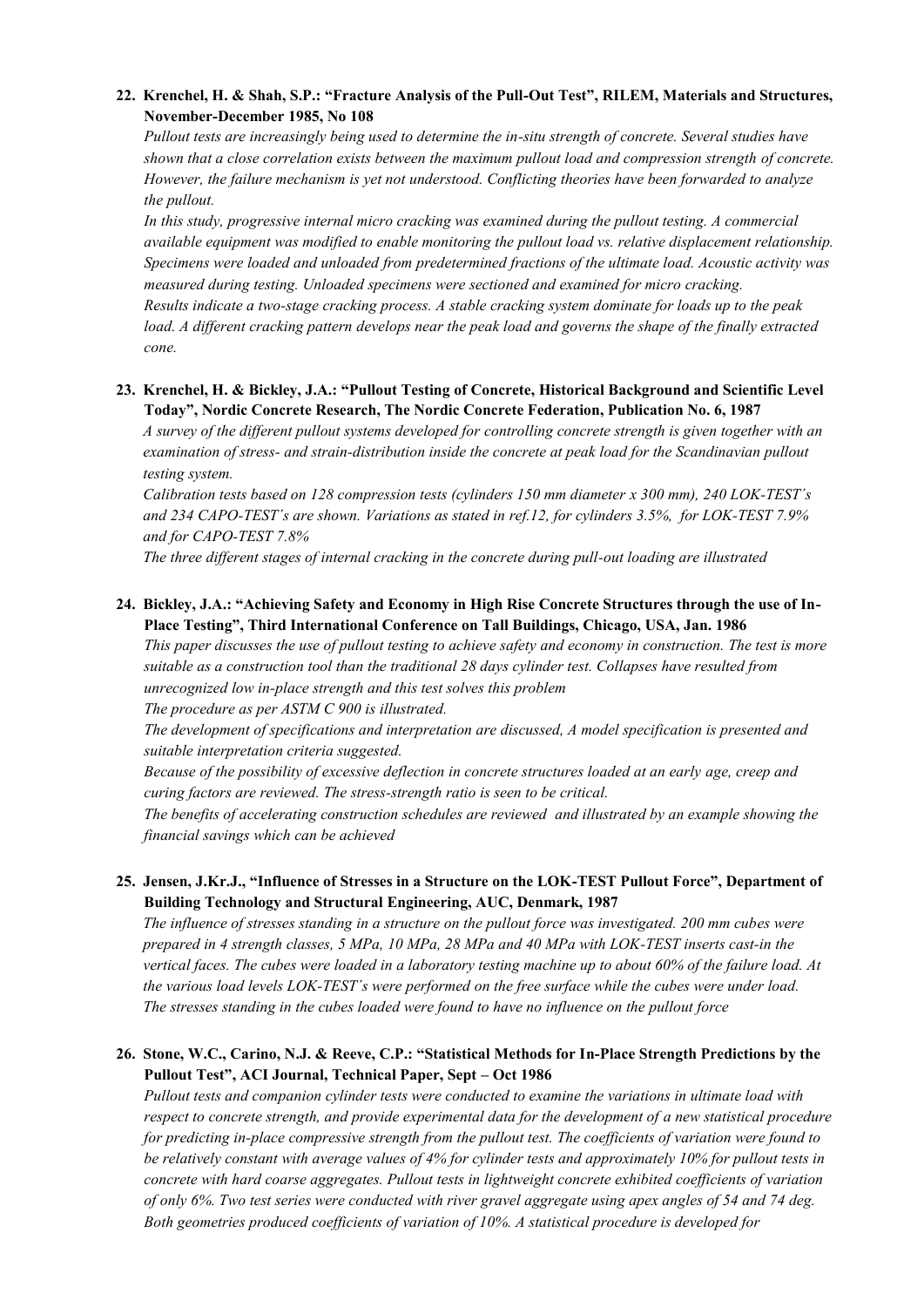*determining the correlation equation which accounts for: 1) the constant coefficients of variation in ultimate load, and 2) the X-variable (pullout load) error. A procedure is also developed to predict the in-place characteristic strength to any desired confidence level. A method is presented to determine the appropriate number of in-place tests to be performed for a given concrete placement. A recommended minimum number of 8 to 12 pullout tests per 76 m<sup>3</sup> (100 cubic yards) is proposed*

#### **27. Carino, N.J.: "Statistical Methods to Evaluate In-Place Test Results", RILEM, Testing during concrete construction, Proceedings, Chapman and Hall, 1990**

*In-place testing is used to estimate the compressive strength of concrete in a structure by measuring another property related to compressive strength. Statistical methods are needed for reliable estimates of in-place strength. Such methods should account for the uncertainly in the measured property, thr uncertainty of the correlation relationship and the variability of the in-place concrete. Standard statistical procedures have not yet been adopted in North America practice. Recommendations are provided for development of the correlation relationship, and a reliable, easy-to-use approach is presented to estimate in-place characteristic strength*

#### **28. Yun, C.H., Choi, K.R., Kim, S.Y. and Song, Y.C.: "Comparative Evaluation of Nondestructive Test Methods for In-Place Strength Determination", Special Publication SP 112, American Concrete Institute, 1990**

*This paper presents an investigation to determine the within-test variability of various nondestructive test (NDT) methods and the correlation between NDT test results and the corresponding compressive strength of cores.. The size effect of coarse aggregate on the variability and correlation was also evaluated. The NDT test methods evaluated in the test series include rebound hammer, pulse velocity, probe penetration, pullout (LOK-TEST) and the CAPO (Cut And Pullout). Companion tests of field-cured standard cylinders and cores were also made. The tests were performed on plain concrete slabs, 1000 mm x 1000 mm x 300 mm, at the ages of 1, 3, 7, 14, 28 and 90 days. The test variables include the size of coarse aggregate (sand only, 25 mm and 40 mm), and the compressive strength of concrete (21 MPa, 28 MPa and 35 MPa).*

*The test results show that the within-test variability of the in-situ tests, herein reported, except for the UPV, is 2-5 times higher than that of the corresponding standard compression test, and is affected significantly by the amount of coarse aggregate and its size. In general, the highest degree of correlation is for pullout test (LOK-TEST), followed by that for CAPO-TEST, and rebound test, probe penetration and UPV*

# **29. Worthers, P.H.: "In-Situ Compressive Strength Testing of Precast Concrete Tunnel Lining Segments using CAPO-TEST", Translink Joint Venture, Construction Materials Management, November 1990**

*Production of French-British tunnel elements for the Translink Joint Venture was made in heating tunnels. Adjacent to the elements were cast standard cubes tested for compressive strength. Over a period the cube strength dropped, and the elements were quarantined. These elements were tested, at a later age, with CAPO-TEST. First a calibration was performed, and the general correlation confirmed. Secondly, the quarantined elements were tested, 3 CAPO-TEST in each. The strength was found to be adequate, and the quarantined elements released for erection in the tunnel.* 

*The reason for the drop experienced in the strength of the production cured cubes was identified subsequently, the cement produced had changed the gypsum component of the cement.*

#### **30. Petersen, C.G.: In-Place Testing for Quality Assurance and Early Loading Operations with Pullout Testing and Maturity Measurements", in Testing during Concrete Construction, Chapman and Hall, RILEM Workshop, Mainz, March 1990.**

*Pullout testing systems and maturity measurements for quality assurance and early loading operations are briefly reviewed. Correlation data and variability of pullout testing is stated. Present applications are illustrated by a number of test cases based on the statistical evaluation procedure in the Danish Concrete Code DS 411 from 1984 and the Danish Standard for Evaluation of Test Results DS 423.1 from 1985 with particular reference to pullout testing in-situ*

## **31. Petersen, C.G. & Poulsen, E.: "Pull-Out Testing by LOK-TEST and CAPO-TEST with particular reference to the Great Belt Link, Danish Concrete Institute, 1993**

*Instructional booklet on the LOK-TEST and CAPO-TEST outlining the equipment and testing procedures and the specified correlation between standard cylinders and pullout for the Great Belt Link. Statistics are stated in detail.*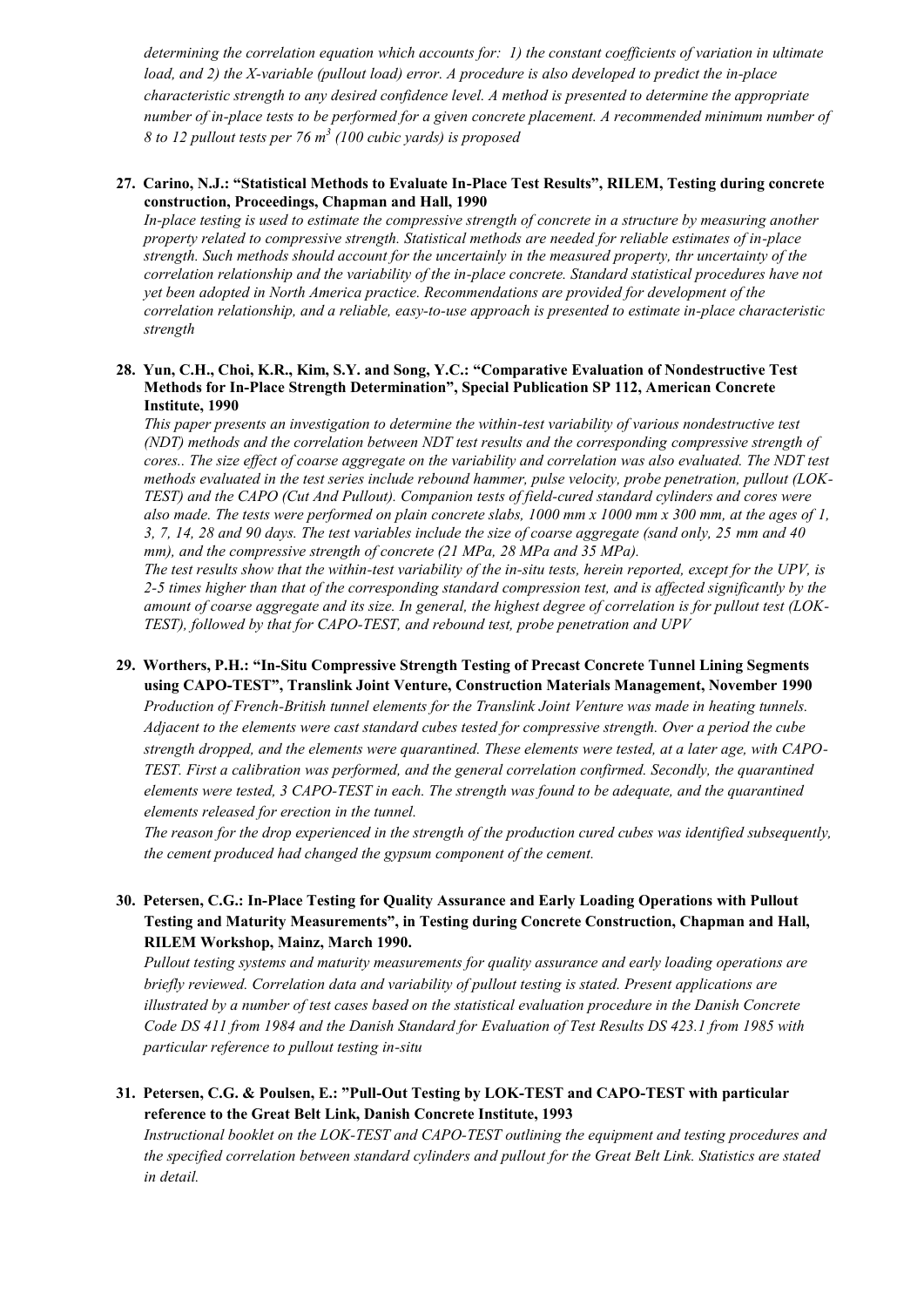#### **32. Great Belt Link: "LOK and CAPO Tests, The experience of pull-out testing during The Great Belt Link (Storebælt) project in Denmark, Storebæltsforbindelsen, Denmark, 1999**

*The project of 1.1 million m<sup>3</sup>of concrete required 100 years of service life against chloride penetration. Pretesting of the concrete selected was made in the lab to make sure this requirement could be met. Large trial specimens were cast on-site and tested for chloride penetration as well, and with LOK-TEST / CAPO-TEST at different maturities to establish acceptable limits for the pullouts testing the defect intensity of the cover layer. Approximately 40,000 pullouts were conducted throughout the project*

*The general correlation was confirmed for the East Tunnel and East Bridge, while the West Bridge used a separate correlation.* 

*The relative strength of the cover layer with LOK / CAPO-TEST compared to laboratory cylinders giving the potential strength was found to be 0.78 for the East Tunnel, 0.98-0.0.99 for the East Bridge and 0.90-0.93 for the West Bridge*

#### **33. Bickley, J.A. & Hindo, K.R.: "How to Build Faster for Less – The Role of In-Place Testing in Fast Track Construction", ACI Spring Convention, March 20, 1994**

*This paper demonstrates how the author´s approach can form part of a logical plan which facilitates speed of construction, ensure high quality, and results in significant cost savings The economic needs of today dictate that many projects shall be built to a fast-track schedule. Recent developments in cementitious materials and admixtures have provided unlimited scope for the formulation of concrete mixes. Early age and later age high strength requirements can be met with the same mix. The safe removal of formwork from structural components can be accomplished at ages less than 24 hours. Posttensioning, reshoring and curing in cold weather can be controlled to optimum economic cycles. These economic benefits can be achieved by the use of selected in-place testing procedures which allow a fast track approach with safety.* 

#### **34. Bishr, A.M., Al-Armoudi, O.S.B, Basanbul, I. & Al-Sulalmani, G.: "Assessment of concrete compressive strength using the Lok-Test", Construction and Building Materials 1995, Vol. 9, No 4.**

*This paper reports the results of a comprehensive investigation to assess the accuracy and predictability of the LOK-TEST for estimation of the in-situ compressive strength of concrete made with: (i) three water-to-cement ratios, (ii) two cement contents, and (iii) two types of local carbonate aggregates from eastern Saudi Arabia. The compressive strength of both cast and cored cylindrical specimens was statistically correlated with the LOK-TEST force. Based on a regression analysis of the generated data, the influence of the above mixture design variables on the compressive strength, the LOK-TEST force correlation was assessed. The results of the statistical analysis compared well with those reported in the international literature. Among the linear, bilinear, quadratic and cubic models used, the results indicate that the linear relationship between the compressive strength and the LOK-TEST force was very significant and totally independent on all the mixture design variables. Hence, the LOK-TEST can be used in estimating the in-situ compressive strength with a high degree of reliability*

# **35. Petersen, C.G.: "LOK-TEST and CAPO-TEST pullout testing, Twenty Years Experience", British Insitute of Non-Destructive Testing, Non-Destructive Testing in Civil Engineering Conference in Liverpool, April 8-11, 1997**

*26 major correlations are presented leading to the conclusion that general correlations to cylinder and cube strength exist between LOK-TEST / CAPO-TEST and reference specimens. The relationships are illustrated by straight lines. Test series are presented from testing in USA, Denmark, Luxembourg, UK and Sweden comparing the data to the general correlations.* 

*LOK-TEST results are compared to CAPO-TEST and found to be identical* 

*The variability from on-site testing with the two systems is given for slabs, beams and columns, walls and foundations as well as dubious structures, comprising a total of 9,197 LOK-TEST and 4,961 CAPO-TEST.* 

**36. Soutsos, M.N., Bungey, J.H. & Long, A.E.: "In-Situ Strength Assessment of Concrete, The European Concrete Frame Building Project", Department of Civil Engineering, University of Liverpool, UK, 1999 enclosed Strength Development Monitoring Case Studies**

*A full scale seven-storey in-situ advanced reinforced building frame designed to Eurocode 2 by Buro Happold was constructed in the Building Research Establishment´s Cardington laboratory encompassing a range of different concrete mixes and construction techniques. This provided an opportunity to use in-situ nondestructive test methods, namely the LOK-TEST and the CAPO-TEST, on a systematic basis during the construction of the building. They were used in conjunction with both standard and temperature-matched cube specimens to assess their practicality and their individual capabilities under field conditions*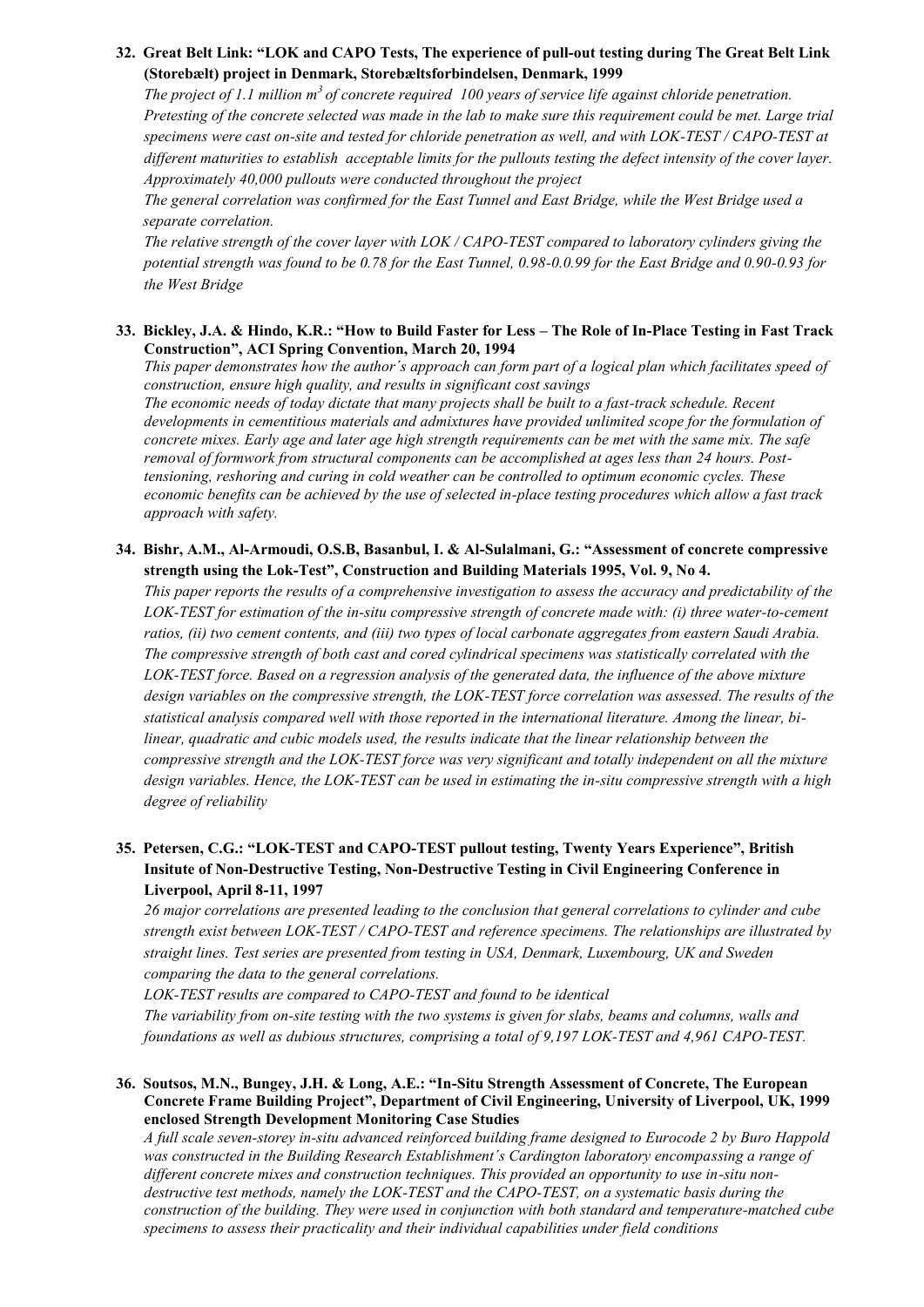*Six different mixtures were used ranging from 37MPa to 85 MPa in strength*

*The combined correlation for all mixtures is surprisingly very close to the manufacturers general correlation. Correlations were developed in the same manner for LOK-TEST and for CAPO-TEST. It is concluded that one strength correlation can be used for both systems.*

*It is furthermore concluded that there are definite advantages in being able to rely on the manufacturers recommended strength correlation, as is the case with the LOK-TEST and the CAPO-TEST in absence of a specific strength correlation*

**37. BCA, BRE, Construct, Reinforced Concrete Counsil & DETR: "Early age strength assessment of concrete on site", Best Practice Guides for In-Situ Concrete Frame Buildings, J.H. Bungey, A.E.Long, M.N. Soutsos & G.D. Henderson, BRE Report 387, CRC Ltd, UK, 2000**

*This guide provides recommendations for determining the strength of concrete on site at early ages using pullout*

**38. Moczko, A.: "Comparison between compressive strength tests from cores, Capo-Test and Schmidt Hammer", Department of Civil Engineering, Wroclaw University, Poland, 2008**

*Testing for strength of 10 bridges is reported using cores, CAPO-TEST and the rebound hammer. Strength ranged from 19.6 MPa to 42.0 MPa.*

*In relation to core strength, the CAPO-TEST, using the general correlation, exhibited in average 2.1% higher strength, the rebound hammer on-site 71.0% and the rebound hammer tested on the cores in the lab 35.5% higher strength than the cores*

**39. Bickley, J.A.: "A Brief History of Pullout Testing: With Particular Reference to Canada, A Personal Journey", International Conference on Non-Destructive Testing, ACI, Seville, Spain, Oct 2009**

*From the 1930´s to the 1970´s a number of researchers in Russia, the US and Canada worked on the development of a reliable pullout tests. In Denmark Kierkegaard-Hansen´s research first established pullout insert dimensions that resulted in a straight line relationship between the pullout force and compressive strength. This led to the development by Germann Petersen of s portable tester suitable for site use. Subsequently the procedure proved effective in assuring safe form removal times at early ages in the acceleration of construction schedules. Experience worldwide over the last 30 years has established the usefulness of the test and it has been standardized in many countries*

## **40. Thun, H., Ohlsson, U. & Elfgren, L.: "Determination of Concrete Compressive Strength with Pullout Tests", Structural Concrete Journal of the fib, Thomas Telford 2009**

*Conclusions. The studies in this paper indicate that a pullout method, the pullout test for concrete strength assessment in new structures (Lok-Test) can also be used to estimate the in-place concrete strength in old structures such as bridges (Capo-Test)*

*It has been found that the power function relating the compressive strength f<sup>c</sup> (MPa) and the pullout force F (kN) by Capo-Test given by the manufacturer*  $f_c$ *=0.76*  $F^{1,16}$  *give conservative values of the compressive strength fc . For that reason an improved function is proposed, fcore=0.98 F1.14for the interval 11 to 105 MPa. The proposal is based on eight bridges build between 1965 and 1980, on laboratory tests on a one year old concrete slab and data from Rockström and Molin from six read bridges, which were aged up to 54 years. The results have also been used to analyze the strength of 37 bridges built between 1953 and 1980. When the pullout test is performed on an old concrete surface, for example an old bridge, caution must be used because there is a risk of a big difference in aggregate size, which could affect the result. In this case more tests should be performed in order to obtain a reliable result (The cores 100 mm x 100 mm were before testing air-cured three days in the lab*

*It is uncertain if the planning of the surface before CAPO-TEST´ing was performed)*

## **41. Moczko, A., Carino, N.J. & Petersen, C.G.: "CAPO-TEST to Estimate Concrete Strength in Bridges", ACI Materials Journal, Technical Paper, No 113-M76, November – December 2016**

*This paper addresses whether carbonation in existing concrete structures affects the compressive strength estimated using the CAPO-TEST, a post-installed, pullout test conforming to ASTM C900 and EN 12504-3. Fifteen bridges, ranging from 25 to 52 years of age at the time of testing, were investigated. For each bridge, average values of core strengths and CAPO pullout strengths were obtained. Carbonation depth, which varied from 2 to 35 mm (0.08 to 1.4 in.), was measured using chemical staining methods.*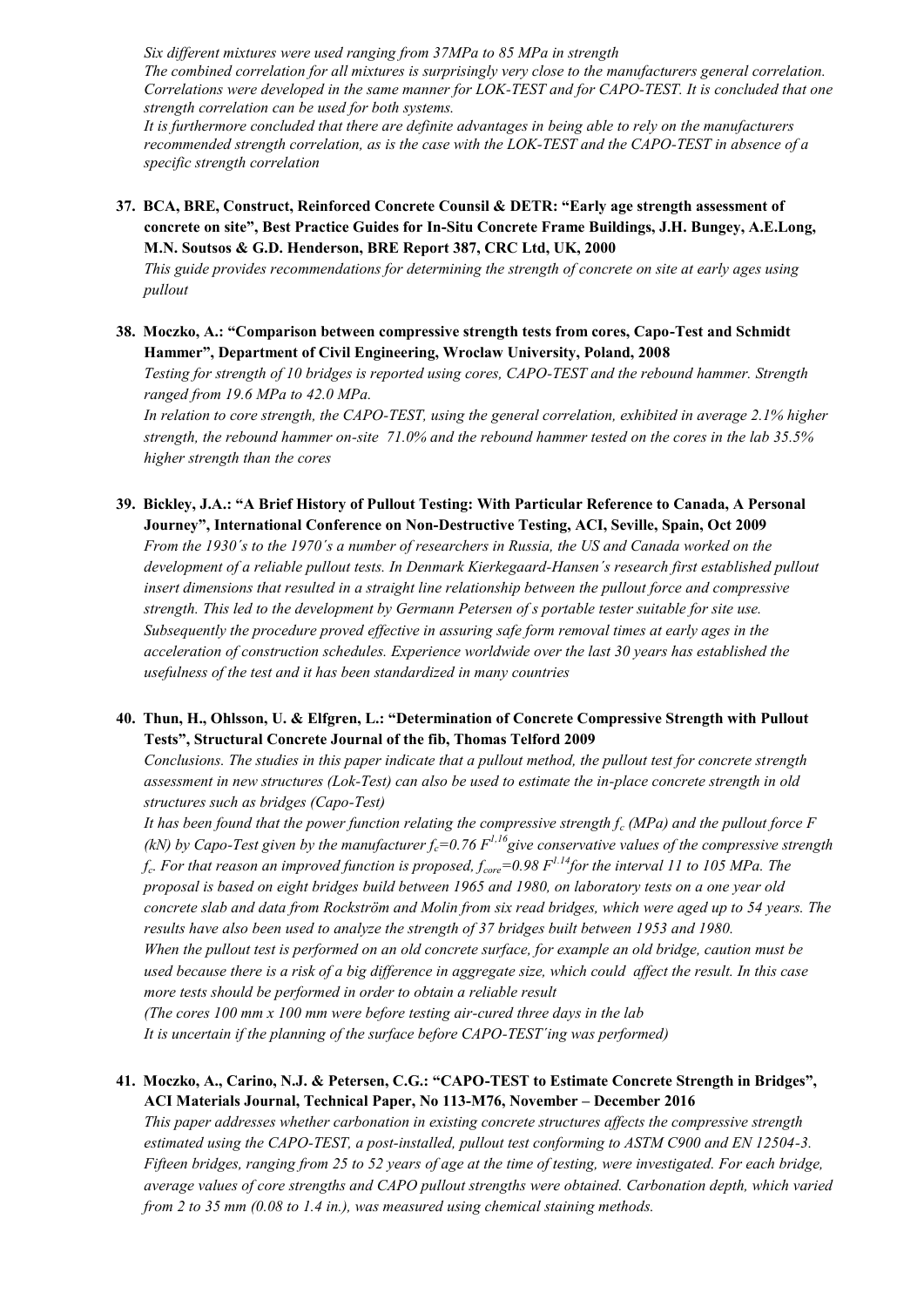*It was anticipated that, as the depth of carbonation increased, the pullout strength would increase for the same underlying concrete strength. Thus, the in-place compressive strength estimated on the basis of the manufacturer's general correlation would be expected to systematically exceed the strength measured by the cores. It was found that, on average, the compressive strength estimated from the CAPO-TEST and the general correlation was only 2.8% greater than the measured core strength. More importantly, there was no correlation between depth of carbonation and the relative error of the estimated strength based on the CAPO-TEST.*

*The correlation between core (100 mm x 100 mm) compressive strength fcore (MPa) and the Capo-Test pullout force F in kN was found to be fcore=0.77F1.15*

*This correlation match closely the manufacturers correlation for cubes fcube=0.76F1.16 The 100 mm x 100 mm cores is assumed to give the same strength as 150 mm cubes. (The cores in this study were before testing cured 4 days in the lab)*

#### **42. Zhengqi, Li, Desai, J. & Wesley B.: "In-Place Estimation of Concrete Compressive Strength Using Postinstalled Pullout Tets – A Case Study", Journal of Testing and Evaluation, ASTM, August31, 2018**

*It was proposed that a 16-story steel framing structure be built on top of an existing 12-year-old 1-story reinforced-concrete structure. The in-place concrete compressive strength of 3 footings and 29 plinths was estimated using a post-installed pullout test (CAPO-TEST) and a core compressive strength test. The influence of different length-to-diameter ratios of the cores and different diameters of cores and the correlation between maximum pullout force and core compressive strength were investigated. The results of the pullout test and core strength test indicate that the concrete compressive strength of footings and plinths was considered structurally adequate as per the acceptance criteria for tested core strength and estimated core strength given by ACI 318, Building Code Requirements for Structural Concrete and Commentary, and ACI 228.1R: In-Place Methods to Estimate Concrete Strength, respectively. maximum pullout force had a strong correlation with the core compressive strength. The influence of the different length-to-diameter ratio of cores on the strength correlation was not significant if the raw results of the compressive strength tests were corrected by multiplying the corresponding correction factors for the length-to-diameter ratio given by ASTM C42: Standard Test Method for Obtaining and Testing Drilled Cores and Sawed Beams of Concrete. The mixed use of the test results of 3.20 and 3.74-in.(81-mm and 95-mm) cores resulted in a decrease in the R of the correlation model, compared to that of the correlation model based on 3.74-in. (95-mm) cores. This was attributed to the potentially increased testing error as the diameter of the cores decreased. Recommendations for successfully performing post-installed pullout tests in the field were proposed. With the use of pullout tests, the project team was able to determine that the existing structural members had sufficient capacity. A delay in the project schedule was avoided.*

*(The cores were cured prior to testing as prescribed by ASTM C42, that is stored in water tight containers for at least 5 days after last being wetted. If the ends of cores have to cut with a water cooled saw, then 5 days iafter the cutting)*

#### **Miscellaneous:**

- **43. Poulsen, E.: "Note on the determination of Characteristic Value of Observations", Copenhagen, Denmark, 2001**
- **44. Correlation procedure for establishing the relation of pullout force versus cylinder compressive strength,** Extract from LOK/CAPO on the Great Belt Link booklet, p. 85-100

#### **Standards:**

- **45. ASTM C 900-15: "Standard Method for Pullout Strength of Hardened Concrete", ASTM Committee on Standards, 1916 Race Street, Philadelphia, Pa. 19103, USA**
- **46. British Standard BS 1881: Part 207, "Testing concrete, recommendations for the assessment of concrete strength by near-to-surface tests", British Standard Institution, 2 Park Street, London W1A 2BS, U.K.**